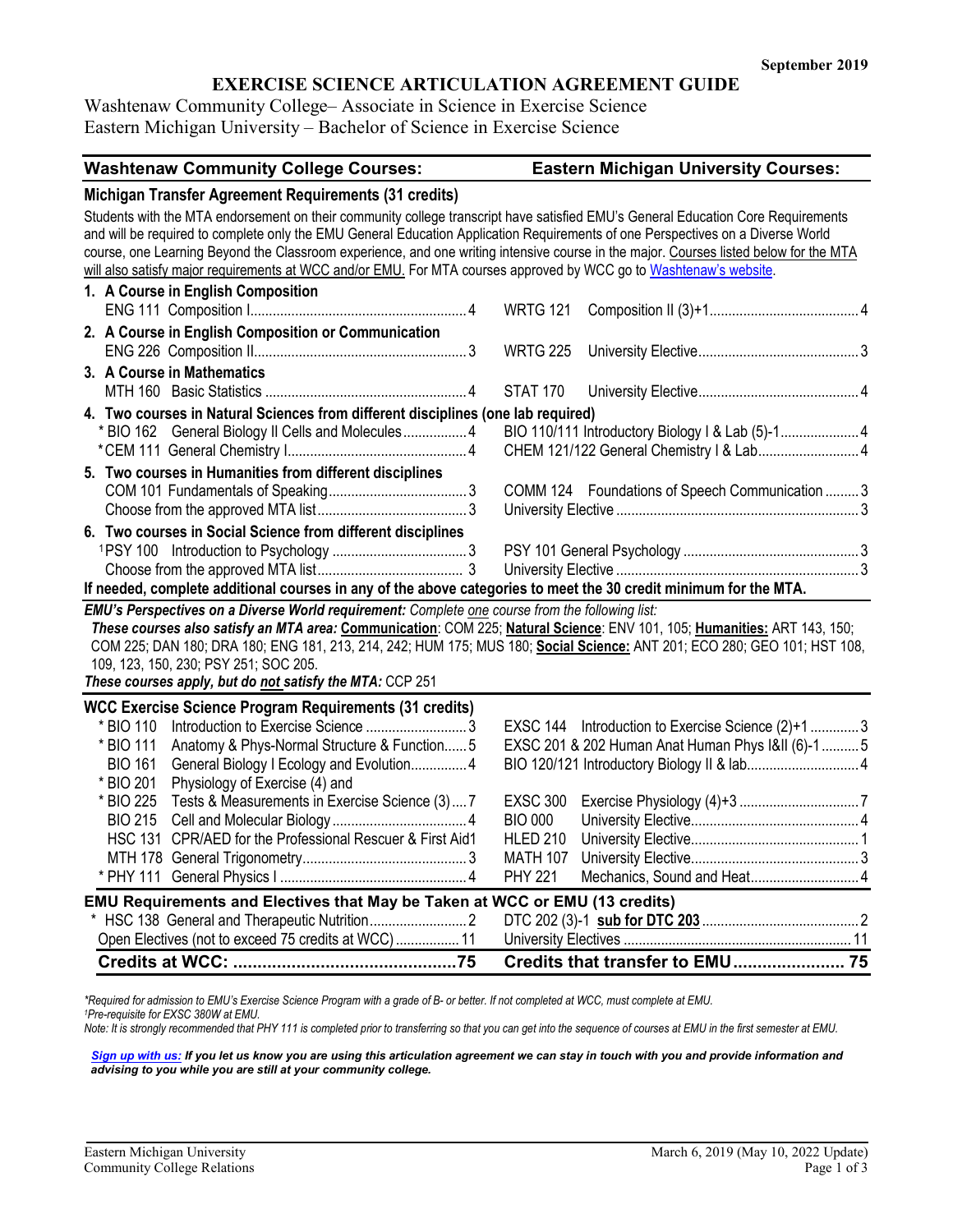# **EXERCISE SCIENCE ARTICULATION AGREEMENT GUIDE**

Washtenaw Community College– Associate in Science in Exercise Science Eastern Michigan University – Bachelor of Science in Exercise Science

# **Completion of the Exercise Science Program at EMU**

## **Major Requirements (45 credits)**

| <b>Required Courses</b>                                       | $(39 \text{ credits})$ |
|---------------------------------------------------------------|------------------------|
| EXSC 205 Quantitative Methods in Exercise Science3            |                        |
|                                                               |                        |
| <sup>1</sup> EXSC 330L4 Practicum in Exercise Science3        |                        |
| <sup>2</sup> EXSC 380W Exercise and Sport Psychology 3        |                        |
|                                                               |                        |
|                                                               |                        |
| EXSC 430 Clinical Exercise Electrocardiography3               |                        |
|                                                               |                        |
| EXSC 432<br>Exercise Programming and Prescription3            |                        |
| <b>EXSC 433</b><br>Principles of Sport Performance Training 3 |                        |
| <sup>1</sup> EXSC 480L4 Internship in Exercise Science 8      |                        |
| <b>EXSC Elective Courses</b>                                  | (6 credits)            |
|                                                               |                        |
| <b>EXSC 408</b><br>Exercise Epidemiology (3)                  |                        |
| <b>EXSC 412</b><br>Endurance Training and Performance (3)     |                        |
| <b>EXSC 415</b><br>Diabetes and Obesity (3)                   |                        |
| <b>EXSC 418</b><br>Human Cadaver Laboratory (3)               |                        |
| <b>EXSC 419</b><br>Sports Spplmnts & Ergogenic Aids (3)       |                        |
| <b>EXSC 435</b><br>Echocardiography (3)                       |                        |

| Minimum Credits to Graduate: 120 |  |
|----------------------------------|--|

*1 Satisfies EMU's Learning Beyond the Classroom requirement.*

*<sup>2</sup> Satisfies EMU's Writing Intensive requirement.* 

*Note: It is recommended you contact EMU as soon as you are considering transferring to receive advising. Please see the contact information for EMU on the third page.*

### **Sample Full time Sequence:**

*Courses may not be offered every semester. Consult advisor to plan a program of study.*

| <b>Fall Semester Start</b> |                                                          | (12 credits)           |
|----------------------------|----------------------------------------------------------|------------------------|
| EXSC 205 F.W.S.            |                                                          | 3                      |
| <b>EXSC 305</b>            | F, W, S; pre-reg PHY 221, EXSC 201 & 2023                |                        |
| <b>EXSC 405</b>            | F, W; pre-req: EXSC 201 & 2023                           |                        |
|                            |                                                          |                        |
| Winter                     |                                                          | $(16 \text{ credits})$ |
| <b>EXSC 410</b>            | F, W; pre-req: EXSC 300 & admitted4                      |                        |
| <b>EXSC 430</b>            | F, W; pre-req EXSC 300 & admitted3                       |                        |
|                            | <sup>3</sup> EXSC 431W F.W; pre-req EXSC 300 & admitted3 |                        |
| <b>EXSC 432</b>            | F, W; pre-req EXSC 410 & admitted3                       |                        |
| <b>EXSC 433</b>            | F, W; pre-req EXSC 300, 305 & admitted 3                 |                        |
| Summer                     |                                                          | (9 credits)            |
|                            | <sup>1</sup> EXSC 330L4 F,W,S; pre-req EXSC 201 and 2023 |                        |
|                            |                                                          |                        |
|                            |                                                          |                        |
| <b>Fall Semester</b>       |                                                          | (8 credits)            |
|                            | <sup>1</sup> EXSC 480L4 F, W, S prereg admitted          |                        |